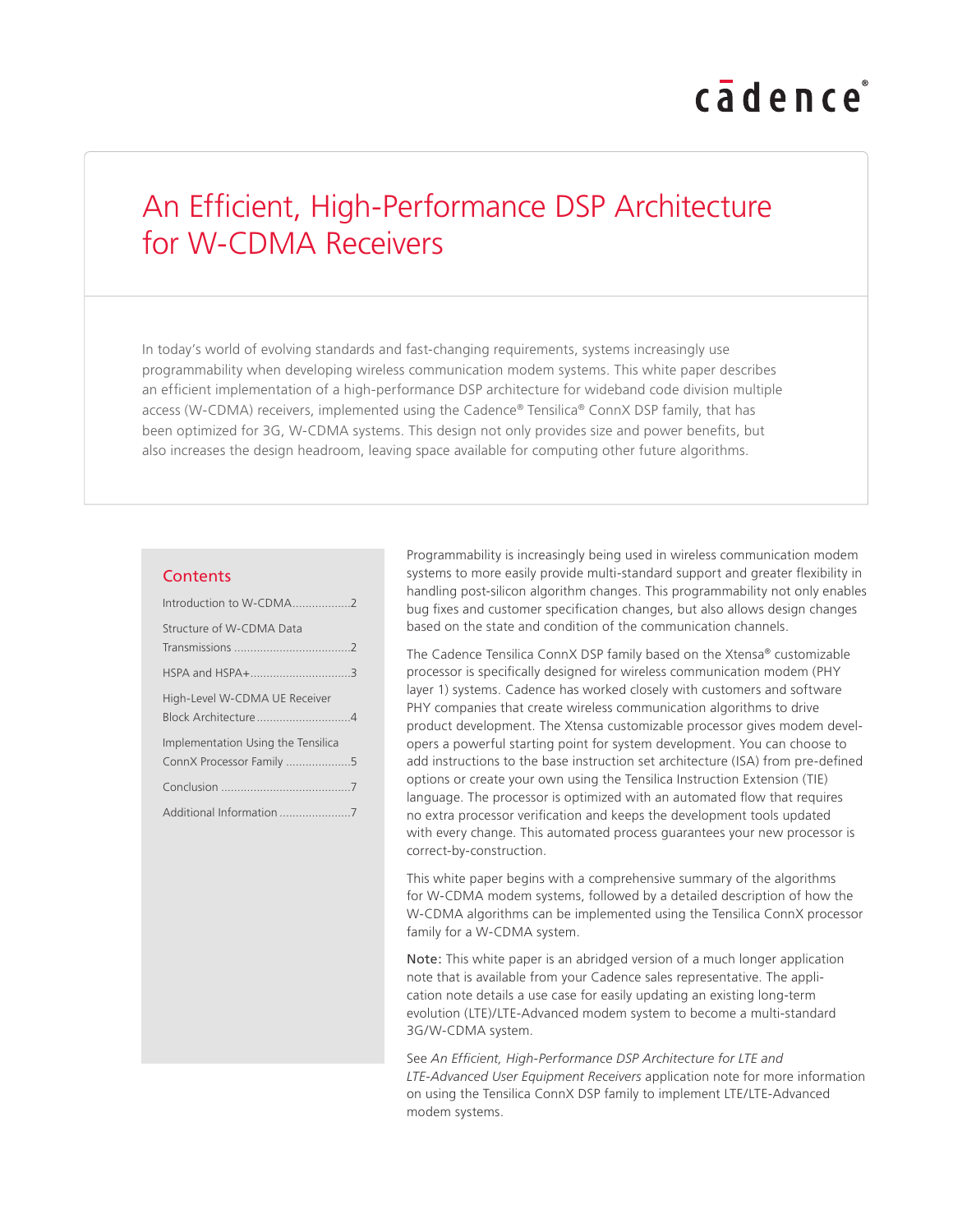#### <span id="page-1-0"></span>Introduction to W-CDMA

W-CDMA systems are used throughout the world for 3rd Generation (3G) cellular radio communications. The 3G Partnership Project (3GPP), with the participation of a number of telecommunication industry representatives, developed the W-CDMA specification into an international standard. The standard is now included as a component of the Universal Mobile Telecommunications System (UMTS), 3GPP's term for the 3G radio technologies developed within the organization.

W-CDMA is based on spread-spectrum modulation techniques, and supports both frequency division duplex (FDD) and time division duplex (TDD) modes. In spread spectrum communications, the transmitted signal is modulated so that it is "spread" over a channel bandwidth many times wider than would be required to deliver the maximum data rate in a dedicated frequency band. The frequency bands specified for W-CDMA are 5MHz wide, and in the original 1999 3GPP specification data rates up to a maximum of 2Mbps were enabled. One of the primary benefits of spread spectrum modulation is that by encoding data in a controlled manner, other user transmissions are seen as noise. This allows multiple users to share the same spectrum, resulting in greater overall system capacity and simplified RF planning.

By employing code division multiple access (CDMA), the channel bandwidth is shared by multiple simultaneous transmitters and receivers. Individual user equipment (UE) devices detect only those signals with a unique assigned code while rejecting all others as noise. Using direct-sequence spread spectrum (DSSS) techniques, each data bit is multiplied by a unique user's code for transmission at a constant "chip rate." The resulting chip rates (3.84Mchip/s in W-CDMA) are thus much higher than the bit rate, which varies depending on the service being provided. The ratio of the two is expressed as the spreading factor (SF) ratio. High data rate transmissions therefore have low SF, and vice versa. One of the critical DSP functions for a W-CDMA receiver is to detect and apply the same spreading code sequence as used by the transmitter to accurately de-spread the signal and extract the transmitted information.

Signals in W-CDMA communications are modulated with two different code types. The orthogonal variable spreading factor (OVSF) or channelization codes allow channels from a single transmitter to be separated. The OVSF code length equals the spreading factor. Orthogonality is required to enable communications with multiple users while minimizing interference. Radio network controllers (RNCs) coordinate transmissions from multiple cells within the network by managing the downlink orthogonal codes used by each base station and UE. After the OVSF codes are applied, the transmitter multiplies the data stream by a pseudo-random number (PN) scrambling code that establishes a unique base station to UE pairing.

#### Structure of W-CDMA Data Transmissions

W-CDMA transmissions consist of three categories, or layers, of channels: logical, transport, and physical. These channels enable delivery of system status, control messages, and the main user data. Logical channels designate the type of data that is transmitted—control data channels or user communications data channels.

The transport layer provides the interface between the media access control (MAC) and the physical layer. The transport layer describes detailed characteristics of the data transmissions and how they are to be processed by the physical layer. Transport channels can be dedicated to an individual user for functions such as soft handover, or designated as common channels for any user.

W-CDMA data is transmitted in 10ms radio frames, which contain 38,400 chips. Each frame is further divided into fifteen 0.667ms slots of 2,560 chips, which are allocated to user and control data. User data is transmitted in a dedicated physical data channel (DPDCH) for both downlink (DL) and uplink (UL). A dedicated physical control channel (DPCCH) is also associated with both the UL and DL DPDCH.

For uplink, the DPDCH and DPCCH are transmitted on two separate physical channels for each slot, which are I/Q code-multiplexed using dual-channel quadrature phase shift keying (QPSK) modulation. The DPDCH data rate can vary frame to frame, and can have an SF from 4 to 256. The uplink DPCCH has an SF of 256, and contains pilot bits to enable channel estimation followed by transmit power control (TPC) bits, feedback information (FBI) bits, and the transport format combination indicator (TFCI) field. The TFCI provides information to the receiver on bit rate, channel decoding, and interleaving parameters for every DPDCH frame. For downlink, the DPDCH and DPCCH are time-multiplexed in each slot on a combined I/Q branch in one data stream with QPSK modulation. The downlink DPCCH contains pilot bits, TPC, and TFCI fields, but no FBI.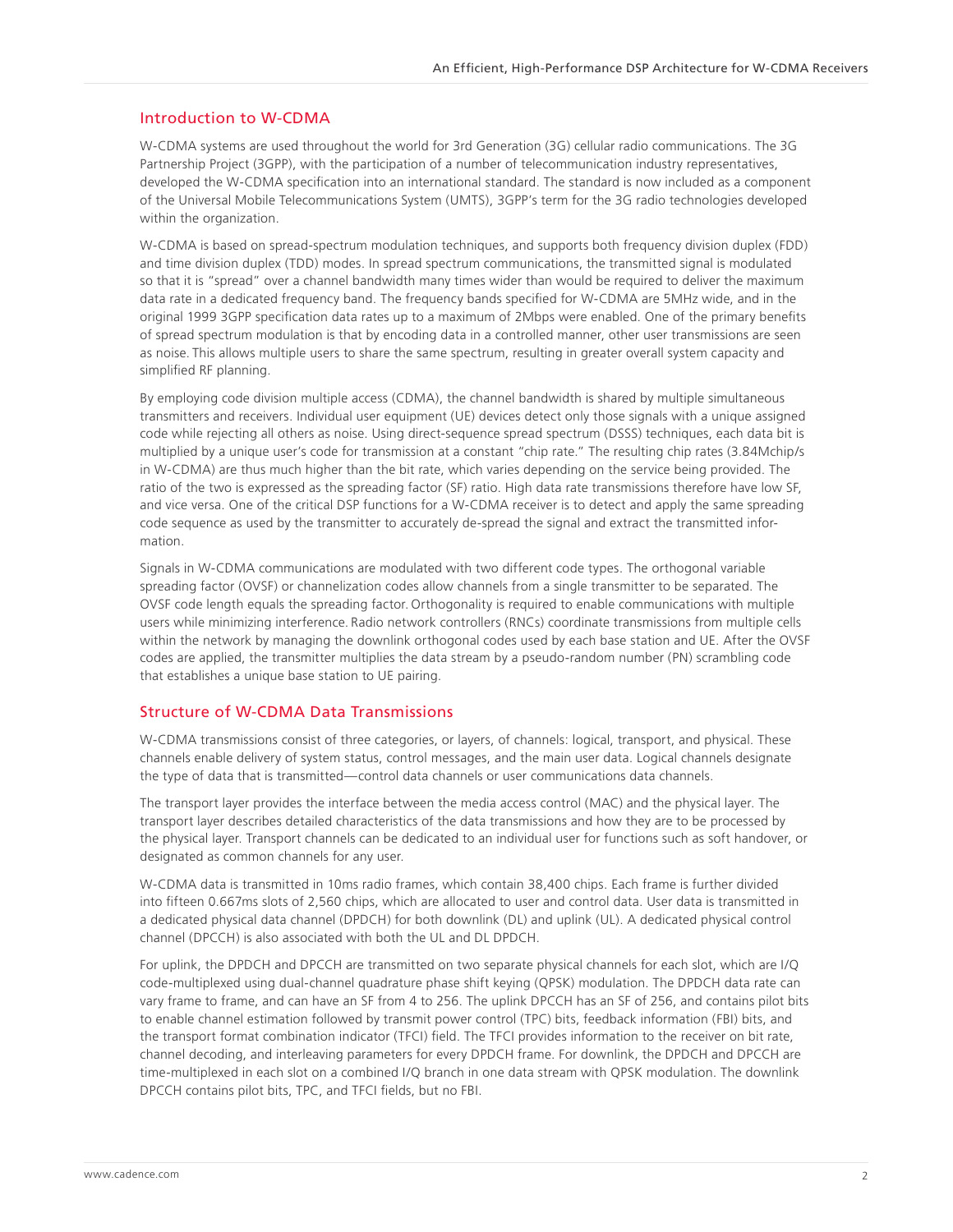<span id="page-2-0"></span>Base stations broadcast system and cell-specific information in the downlink broadcast control (BCH). The BCH transport channel is associated with the primary common control physical channel (CCPCH). BCH is transmitted continuously over an entire cell to all users with a low fixed bit rate. UE receivers must decode the BCH to register a connection with a cell.

Precise timing synchronization between transmitter and receiver is required to correctly link UE with base stations, and to properly demodulate the data stream in W-CDMA communications. A common pilot channel (CPICH) is transmitted in the downlink from every base station to enable UE to estimate timing for signal demodulation, and to select the best cell with which to establish a communications link. The 3GPP specification describes two types of CPICHs, the primary and secondary CPICH, as fixed rate (30Kbps, SF = 256) physical channels with a pre-defined bit/symbol sequence. One P-CPICH is available per cell and it always uses the same channelization code. The W-CDMA specification allows dual antenna transmit diversity on any downlink channel in the cell, in which case the CPICH is transmitted from both antennas with the same channelization and scrambling code, but a different pre-defined symbol sequence for Antenna 1 and Antenna 2. Each cell may optionally have one or several S-CPICHs, with an arbitrary channelization codes and SF of 256.

The W-CDMA specification provides two separate channels for data stream synchronization that enable cell searching, and have their own spreading codes separate from the OVSF and PN codes:

- Primary synchronization channel (P-SCH)—Transmitted during the first 256 chips of every time slot to enable the UE to synchronize timing with the base station. The P-SCH is the same for all cells.
- Secondary synchronization channel (S-SCH)—One of 16 S-SCH codes is transmitted at the beginning of every time slot in parallel with the P-SCH. The UE establishes frame synchronization by decoding 15 consecutive synchronization codes from one of the 64 unique S-SCH scrambling code groups, each consisting of eight codes.

#### HSPA and HSPA+

The W-CDMA specification, originally released by 3GPP in 1999, has gone through many iterations to support new features as the technology evolved. High-speed downlink packet access (HSDPA), incorporated in 2002, added a new high-speed downlink shared channel (HS-DSCH) transport channel that enables data rates of up to 10Mbps. HSDPA incorporated 16QAM modulation, and added adaptive modulation and coding (AMC) schemes, as well as hybrid automatic repeat request (HARQ).

Subsequent releases added high-speed uplink packet uplink access (HSUPA), upgrades for high-speed packet access evolution (HSPA+), and carrier aggregation that improved resource utilization and spectrum efficiency via joint resource allocation and load balancing across multiple downlink carriers. More additions included multiple input/multiple output (MIMO) antenna capability and upgraded modulation techniques to 16QAM for uplink, and 64QAM downlink (Cat20). HSPA+ was designed for uplink speeds of 11Mbps and downlink speeds of 42Mbps, with a subsequent introduction adding MIMO + 64QAM in conjunction with carrier aggregation (Cat 28).

Table 1 summarizes the categories of UE for W-CDMA/HSPA. Two distinguishing features define each category: the number of carriers, and number of data streams.

| <b>Category</b> | <b>Number of Carriers</b> | Number of Data<br><b>Streams</b> |
|-----------------|---------------------------|----------------------------------|
| 14              |                           |                                  |
| 20              |                           |                                  |
| 24              |                           |                                  |
| 28              |                           |                                  |

*Table 1: Receiver configurations per UE category*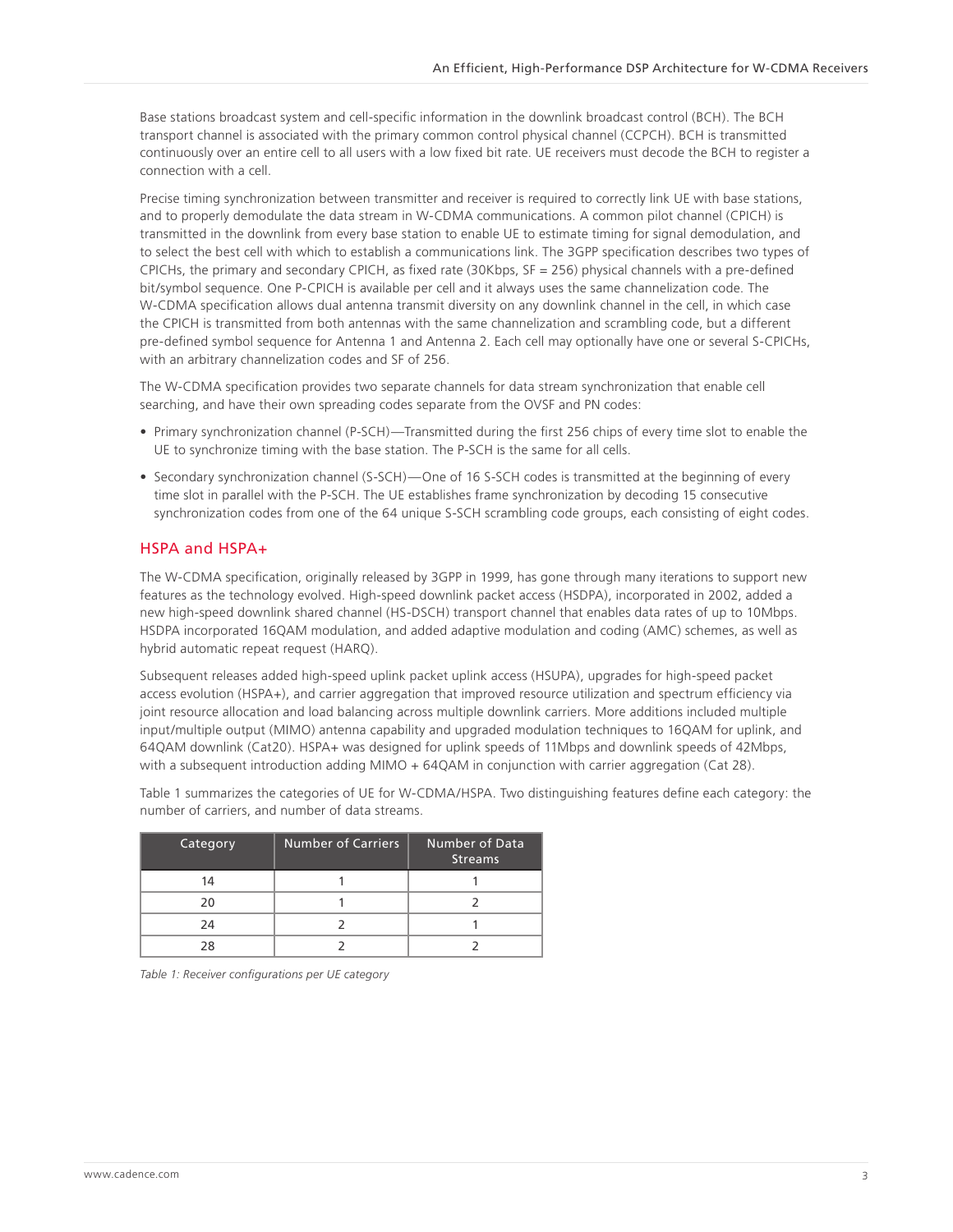#### <span id="page-3-0"></span>High-Level W-CDMA UE Receiver Block Architecture

Figure 1 shows a top-level diagram of a W-CDMA UE receiver. The analog-to-digital converter (ADC) in the receiver's radio frequency block samples baseband signals from the antenna(s) at a rate of Nosf x Fc, where Fc is the transmission chip rate and Nosf is an oversampling factor.

While Figure 1 describes a two-antenna receiver, more antennas can be used. The ADC samples are filtered and pulse-shaped by a square-root-raised-cosine (SRRC) filter (SRRC1), which minimizes inter-symbol interference (ISI). A de-multiplexer block at the output of the SRRC filter (not shown) generates Nosf sample streams at the 3.84MHz chip rate Fc. After the data stream is de-multiplexed and filtered, a frequency offset compensation (FOC) block de-rotates the received signal to precise baseband frequencies. To remove potential undesired user interference signals, the receiver subtracts estimates developed in the successive interference cancellation (SIC) block from the frequency offset-compensated signal before it is passed to the synchronization and chip processing blocks.

#### Synchronization block

The synchronization block performs a variety of functions, including locating and identifying base stations, discovering the primary scrambling code for a cell, decoding the BCH, establishing frame and slot synchronization, and managing handover between base stations. It includes two main subsections:

- Cell search and handover manager blocks—The cell search block runs whenever the UE is in operation. The handover manager block triggers the synchronization state machine into operation upon initial UE power-up, or when a cell handover is required.
- Synchronization state machine—The state machine processes signals to establish frame and slot synchronization and acquire other cell information, then becomes idle until commanded to run again by the handover manager.

#### Chip processing block

All radio receivers are susceptible to multi-path distortion, which occurs when multiple copies of a signal arrive after traveling different paths due to reflections, and results in signal delays and phase differences. The spreading process in W-CDMA uses code sequences to help the receiver determine the difference between a signal and its echoes. The path searcher in the chip processing block determines the time delay profile of the strongest received multipath signals by incorporating the functions of a RAKE receiver. A RAKE receiver processes the signals by applying variable delay paths in parallel, then performing correlations with the scrambling code. Each of the correlators is referred to as a "finger" representing one of the received signal images.

The chip processing block also performs frequency offset estimation and channel estimation. Separate channel estimation and correction is performed for each of the DPDCH, DPCCH, and high-speed shared channels (HS-SCH).

The chip processing block outputs soft symbol estimates for each of the three channels. The DPCCH decoder block operates on the DPCCH control data. A soft symbol decoder, coupled to a turbo decoder, processes the soft DPDCH data symbols. The output of the turbo decoder block is sent to the SIC block to generate the estimates for interference terms, which are subtracted from the precise baseband signal at the output of the FOC block. This feedback process occurs over multiple iterations.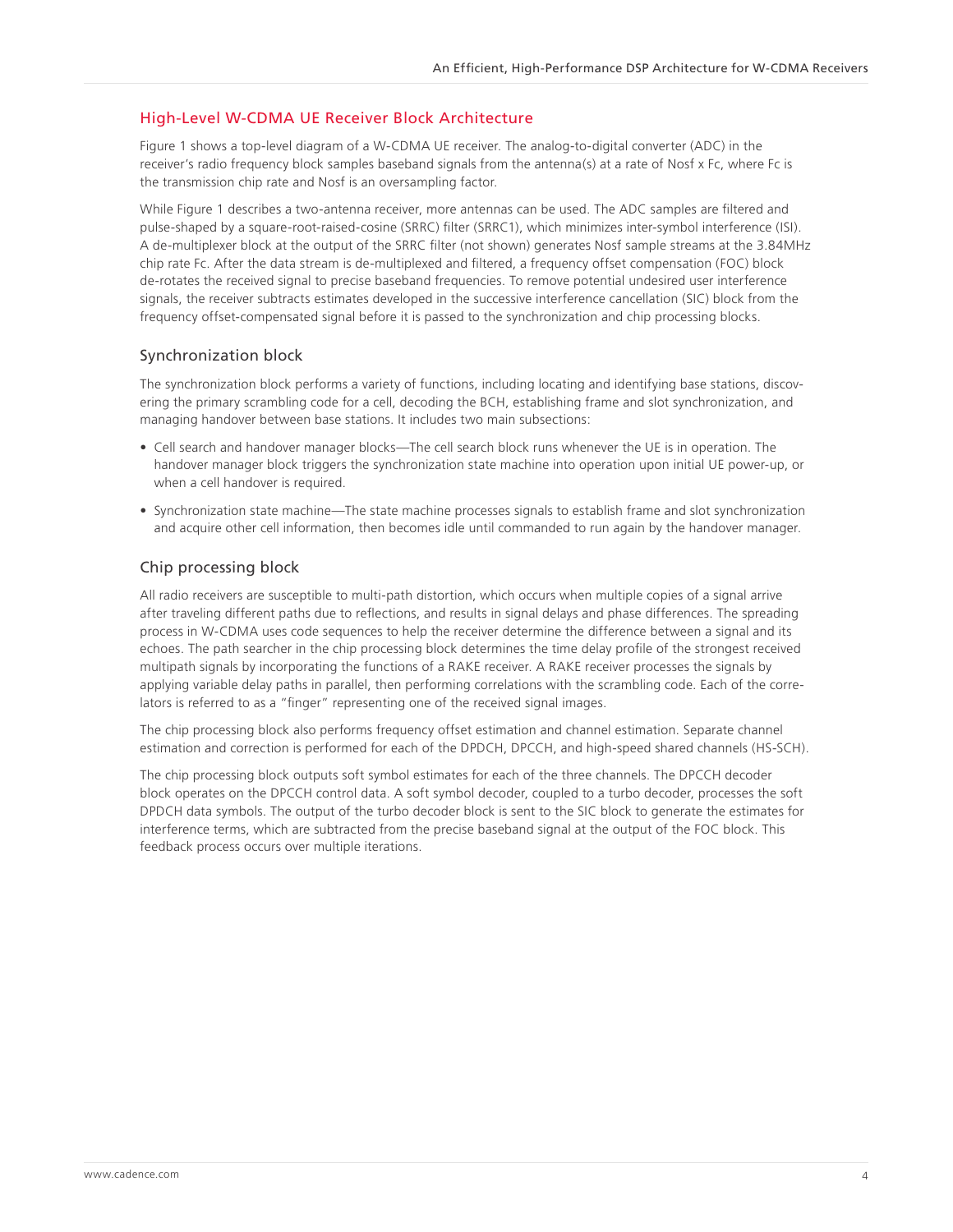<span id="page-4-0"></span>

*Figure 1: Top-level W-CDMA receiver block diagram*

### Implementation Using the Tensilica ConnX Processor Family

A complete Category 24 (Cat24) W-CDMA UE receiver implementation, which processes two carriers with a single data stream, requires just four Tensilica DSPs operating at a 350MHz clock rate. Figure 2 shows a block architecture for a Cat24 receiver based on two clusters, a front-end and DPCCH processing cluster (A), and the Sync, DPDCH, and H-SCH cluster (B).

The receiver uses two instances of the Tensilica ConnX BBE32EP DSP. The ConnX BBE32EP is a high-performance, very low-power DSP built around a vector pipeline made of 32 multiplier-accumulators (MACs). The 16b x 16b multipliers provide signed and unsigned support with associated adder and multiplexer trees that enable operations such as matrix computation parallel complex multiple operations and signal filter structures.

| <b>ConnX Processor</b> | Type                   | Description                                                                                                                                                                                                                                                         |  |
|------------------------|------------------------|---------------------------------------------------------------------------------------------------------------------------------------------------------------------------------------------------------------------------------------------------------------------|--|
| BBE32                  | Wireless communication | 32MAC DSP with instruction set offering acceleration for<br>DSP filter routines and OFDM algorithms.                                                                                                                                                                |  |
| SSP <sub>16</sub>      | Wireless communication | Specifically optimized for soft bit processing. The archi-<br>tecture and instruction set are defined to offer very high<br>performance for wireless communication algorithms such<br>as HARQ and soft demapping.                                                   |  |
| BSP3                   | Wireless communication | Accelerator specifically optimized for bit processing in the<br>encode path. The architecture and instruction are defined<br>to offer very high performance for wireless communication<br>algorithms such as bit Interleaving and cyclic redundancy<br>check (CRC). |  |

Table 2 summarizes the Tensilica ConnX processors used in the design.

*Table 2: Tensilica ConnX processors used in implementation*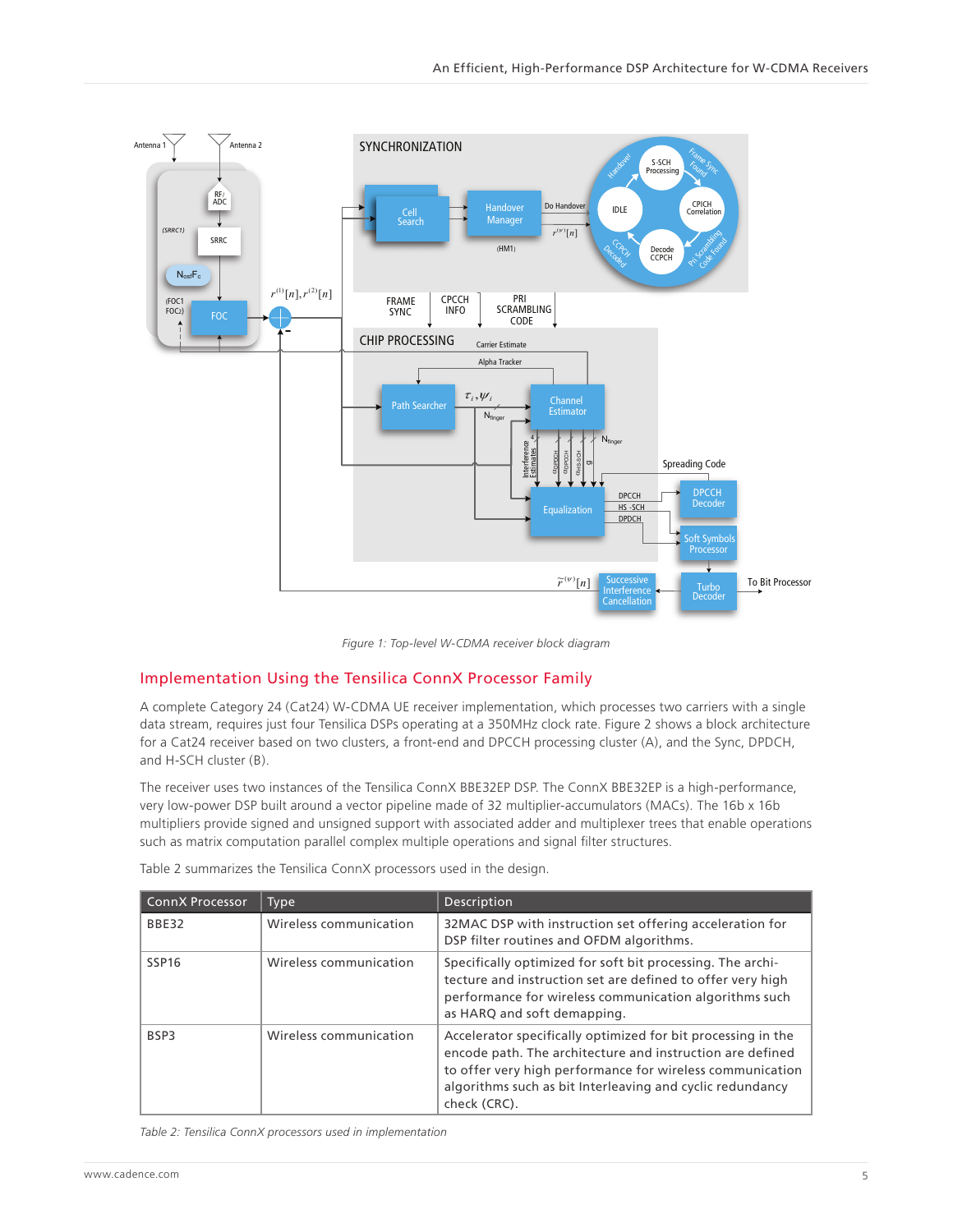Figure 2 shows an example of the Tensilica ConnX processors used with hardware blocks for an implementation of W-CDMA. Clusters A and B use the ConnX BBE32EP DSP. The despread offload computation accelerator block can be implemented in a custom hardware RTL block or in an Xtensa customizable processor optimized with instructions performing the cell search, path search, and DPDCH and HS-SCH dispreading operations. The FFT block can be implemented as a custom hardware block for 2K FFT computation, or in an Xtensa processor. Similarly, the turbo decoder block can be implemented as a hardware block, or in an Xtensa processor. The DigRF and rate dematcher blocks are hardware blocks.



## W-CDMA UE Cat24 Receiver Reference Architecture

Table 3 describes the functionality of the Tensilica ConnX processors used in this Cat24 implementation.

| <b>ConnX Processor</b> | L1 (Kbytes) | Description                                             |
|------------------------|-------------|---------------------------------------------------------|
| Receiver               |             |                                                         |
| BBE32EP (A)            | 64          | Symbol-rate operations                                  |
|                        |             | • SRRC filtering                                        |
|                        |             | • Frequency offset correction                           |
|                        |             | • DPCCH channel estimation, demodulation                |
|                        |             | • DPCCH despreading                                     |
| BBE32EP (B)            | 32          | Slot-rate/frame-rate operations                         |
|                        |             | • Cell search                                           |
|                        |             | • Frame synchronization                                 |
|                        |             | • Code generation                                       |
|                        |             | • DPDCH and HS-SCH channel estimation, demodulation and |
|                        |             | soft symbol demapping                                   |
| SSP <sub>16</sub>      | 64          | Soft symbol decoding                                    |
|                        |             | • Deinterleaving                                        |
|                        |             | • Transport channel demultiplexing                      |
|                        |             | • Physical channel/radio frame collection               |
|                        |             | • Rate dematching                                       |
|                        |             | • HARQ chase combining                                  |

*Figure 2: W-CDMA receiver implementation with Tensilica ConnX processors*